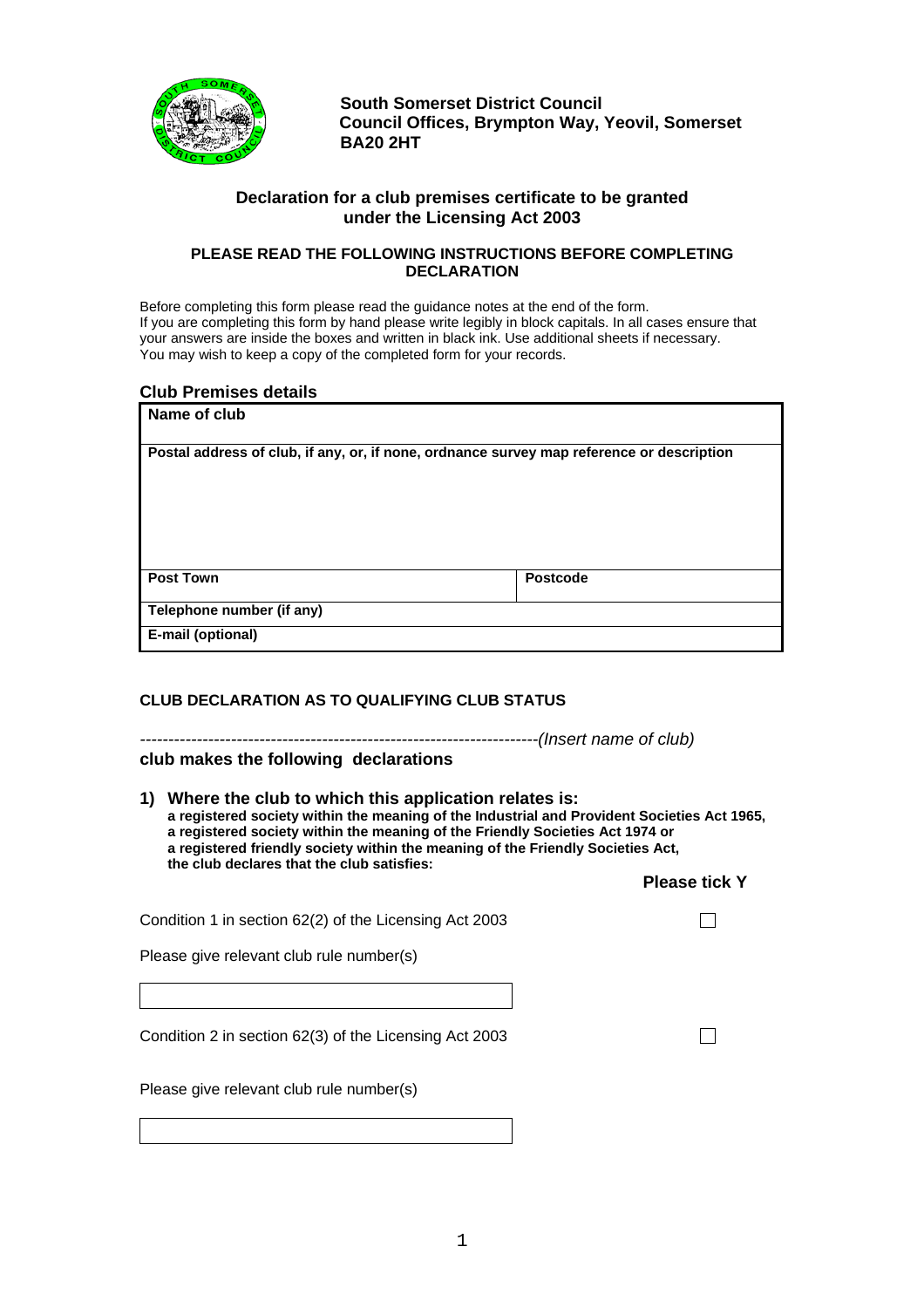| Condition 4 in section 62(5) of the Licensing Act 2003                                                                                                                                                                    |     |  |  |
|---------------------------------------------------------------------------------------------------------------------------------------------------------------------------------------------------------------------------|-----|--|--|
|                                                                                                                                                                                                                           |     |  |  |
| Does the club wish to supply alcohol to members and guests?<br>If yes the club declares that -                                                                                                                            |     |  |  |
| The purchase of alcohol for the club and the supply of alcohol by the club is under<br>the control of the members or of a committee appointed by the members                                                              |     |  |  |
| Please give relevant club rule number(s), if any                                                                                                                                                                          |     |  |  |
|                                                                                                                                                                                                                           |     |  |  |
| Where the club to which this application relates is:<br>2)<br>an association organised for the social well-being and recreation of persons<br>employed in or about coal mines, the club declares that the club satisfies: |     |  |  |
| <b>Please tick</b><br>Condition 1 in section 62(2) of the Licensing Act 2003                                                                                                                                              | Yes |  |  |
| Please give relevant club rule number(s)                                                                                                                                                                                  |     |  |  |
|                                                                                                                                                                                                                           |     |  |  |
| Condition 2 in section 62(3) of the Licensing Act 2003<br>Please give relevant club rule number(s)                                                                                                                        |     |  |  |
|                                                                                                                                                                                                                           |     |  |  |
| Does the club wish to supply alcohol to members and guests?<br>If yes the club declares that it satisfies -                                                                                                               |     |  |  |
| First condition in section 66(4) of the Licensing Act 2003<br>Please give relevant club rule number(s), if any                                                                                                            |     |  |  |
|                                                                                                                                                                                                                           |     |  |  |
| Second condition in section 66(5) of the Licensing Act 2003<br>Please give relevant club rule number(s), if any                                                                                                           |     |  |  |
|                                                                                                                                                                                                                           |     |  |  |
| 3) Where the club to which this application relates does not fall into the categories in<br>1 or 2 above, the club declares that the club satisfies:                                                                      |     |  |  |
| <b>Please tick</b>                                                                                                                                                                                                        | Yes |  |  |
| Condition 1 in section 62(2) of the Licensing Act 2003                                                                                                                                                                    |     |  |  |
| Please give relevant club rule number(s)                                                                                                                                                                                  |     |  |  |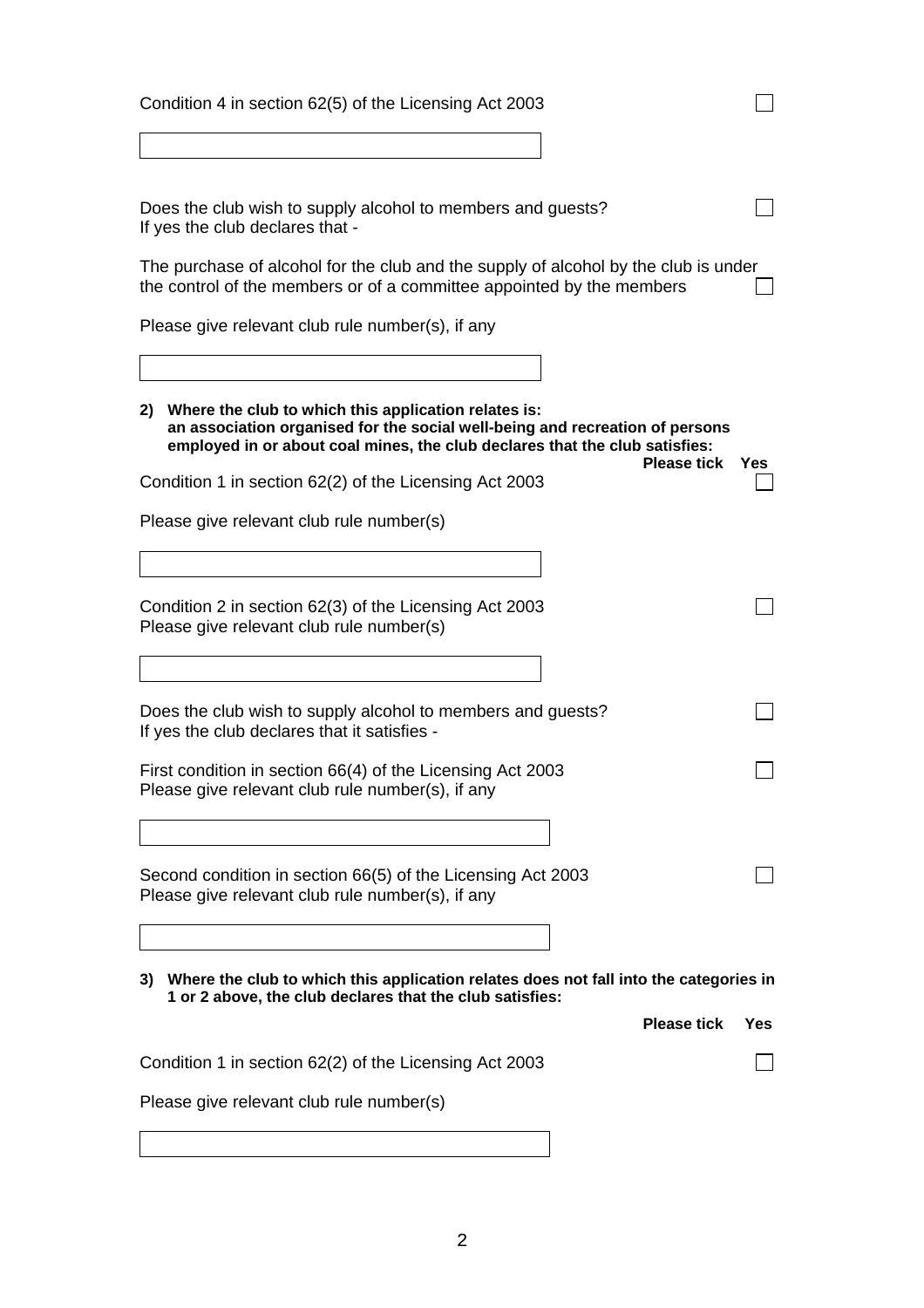Condition 2 in section 62(3) of the Licensing Act 2003

Please give relevant club rule number(s)

Condition 3 in section 62(4) of the Licensing Act 2003

The club's arrangements for restricting the club's freedom of purchase of alcohol are:

 $\Box$ 

 $\Box$ 

(a) contained in club rule number(s),

(b) or, as follows

(please provide a short description)

The club's provisions by which money or property of the club or any gain arising from the carrying on of the club is or may be applied for charitable benevolent or political purposes are:

(a) contained in club rule number(s),

(b) or, as follows

(please provide a short description)

The arrangements for giving members information about the finances of the club are:

(a) contained in club rule number(s),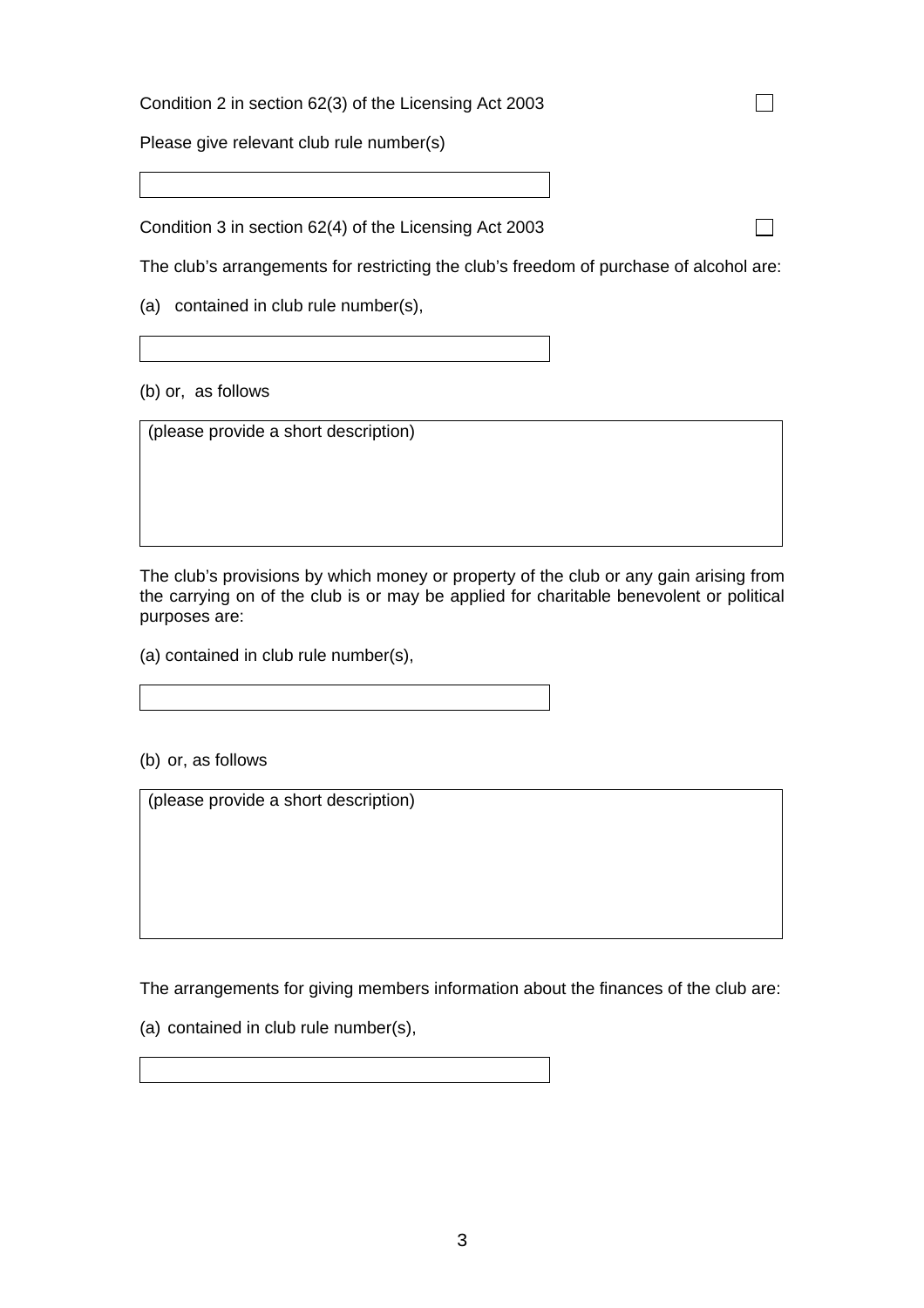(please provide a short description)

Please describe details of the books of account and other records kept to ensure the accuracy of the information about finances given to members of the club or give the relevant rule number(s)

|                                                                                                    | <b>Please tick</b> | <b>Yes</b> |
|----------------------------------------------------------------------------------------------------|--------------------|------------|
| Condition 4 in section 62(5) of the Licensing Act 2003                                             |                    |            |
| Condition 5 in section 62(6) of the Licensing Act 2003                                             |                    |            |
| The club proposes to supply alcohol to members and guests<br>and declares that the club satisfies: |                    |            |
| additional condition 1 in section 64(2) of the Licensing Act 2003                                  |                    |            |
| Please give relevant club rule number(s), if any                                                   |                    |            |
|                                                                                                    |                    |            |
| additional condition 2 in section 64(3) of the Licensing Act 2003                                  |                    |            |
| Please give relevant rule number(s), if any                                                        |                    |            |
| additional condition 3 in section 64(4) of the Licensing Act 2003                                  |                    |            |
| Please give relevant club rule number(s), if any                                                   |                    |            |
|                                                                                                    |                    |            |